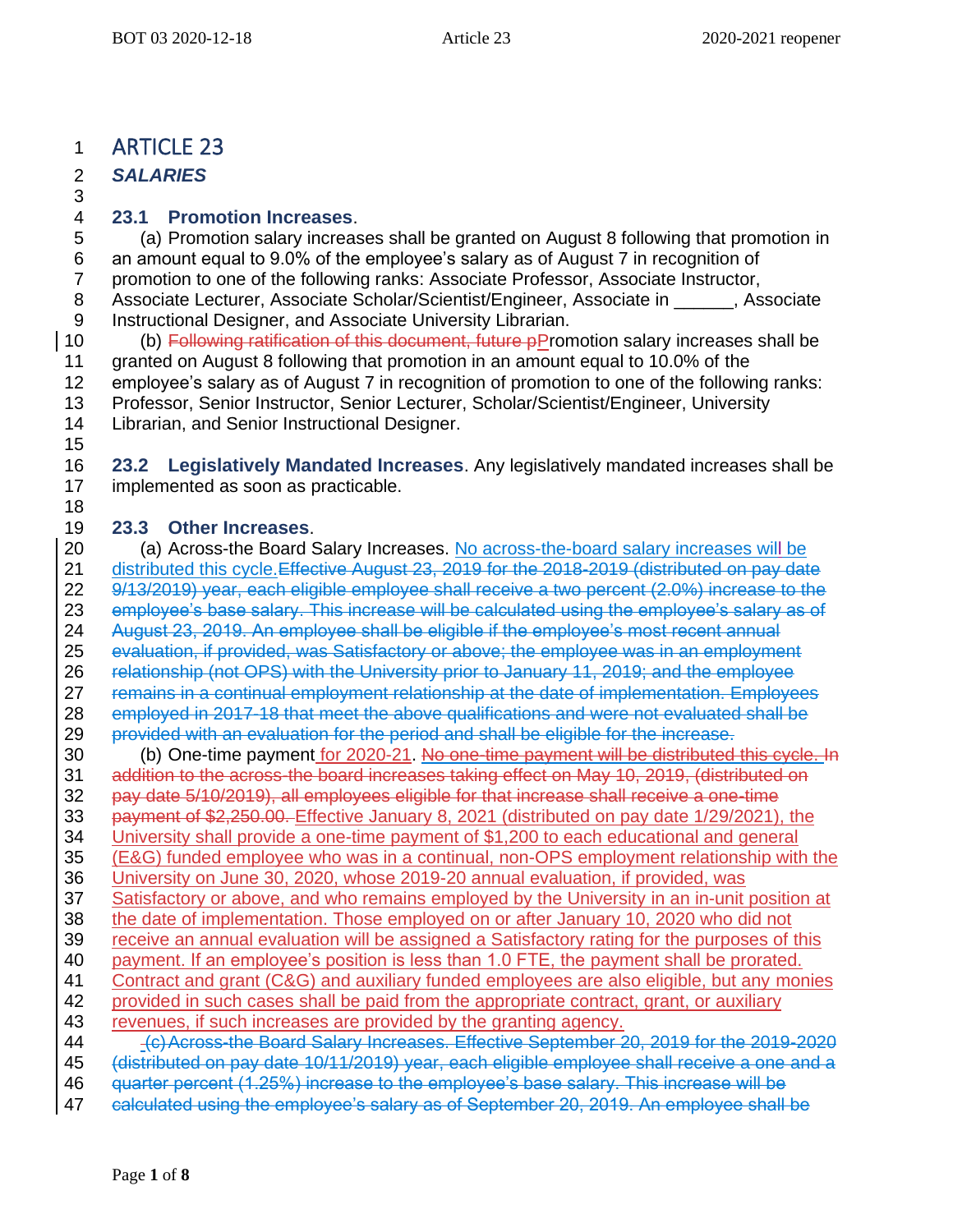eligible if the employee's most recent annual evaluation, if provided, was Satisfactory or above; the employee was in an employment relationship (not OPS) with the University prior to May 7, 2019; and the employee remains in a continual employment relationship at the date of implementation. Employees employed in 2018-19 that meet the above qualifications and were not evaluated shall be provided with an evaluation for the period and shall be eligible for the increase. (d) For the 2019-2020 year, the Board of Trustees shall provide a \$1000 one-time payment to each eligible employee who was in a continual employment relationship with the University prior to May 7, 2019, who remains in a continual employment relationship at the date of implementation, and whose most recent evaluation, if provided, was Satisfactory or above. This one-time payment will be distributed on the November 22, 2019, pay date. (ec) Merit Salary Increases. No merit salary increases will be distributed this cycle.

 **23.4 Annual Incentive Award Programs**. Incentive Award Programs recognize and promote employee excellence and productivity that respond to and support the mission of the University of Central Florida, including its strategic initiatives and five key goals. The provost or his or her designee shall give final approval for awards to successful faculty. Each year, the University shall make available to eligible employees 115 Incentive Awards. The awards shall be distributed to awardees in the next award cycle after ratification of this document as set forth below. Regardless of contract length (9 months through 12 months), award recipients shall receive a one-time award of \$5,000 as soon as practicable and a \$5,000 increase to their salary effective at the beginning of the succeeding academic year. Employees on visiting and other temporary appointments are not eligible for incentive awards. Employees on non-E&G funding will be eligible for the increase depending on availability of funds. All full-time employees in the appropriate discipline with at least four years of continuous, non-OPS service at UCF immediately prior to the current year are eligible. (a) UCF-Teaching Incentive Program. The UCF-Teaching Incentive Program ("UCF-TIP") rewards teaching productivity and excellence. Each academic year the University shall

 make available up to fifty-five UCF-TIP awards to eligible employees. The UCF-TIP award recognizes employee contributions to UCF's key goals of offering the best undergraduate education available in Florida and achieving international prominence in key programs of graduate study. Employees applying for TIPs must meet current productivity criteria.

 (b) UCF-Research Incentive Award Program. The UCF-Research Incentive Award ("UCF-RIA") program recognizes outstanding research, scholarly, or creative activity that 84 advances the body of knowledge in a particular field, including interdisciplinary research and collaborations. Each academic year the University shall make available up to fifty-five UCF-RIA awards to eligible employees. The UCF-RIA award recognizes employee contributions to UCF's key goal of achieving international prominence in research and creative activities.

 (c) Scholarship of Teaching and Learning Awards (SoTLs). SoTLs recognize discovery, reflection, and using evidence-based methods to research effective teaching and student learning. While the implementation of SoTL outcomes may result in teaching excellence and increased teaching effectiveness, this award recognizes scholarly efforts beyond teaching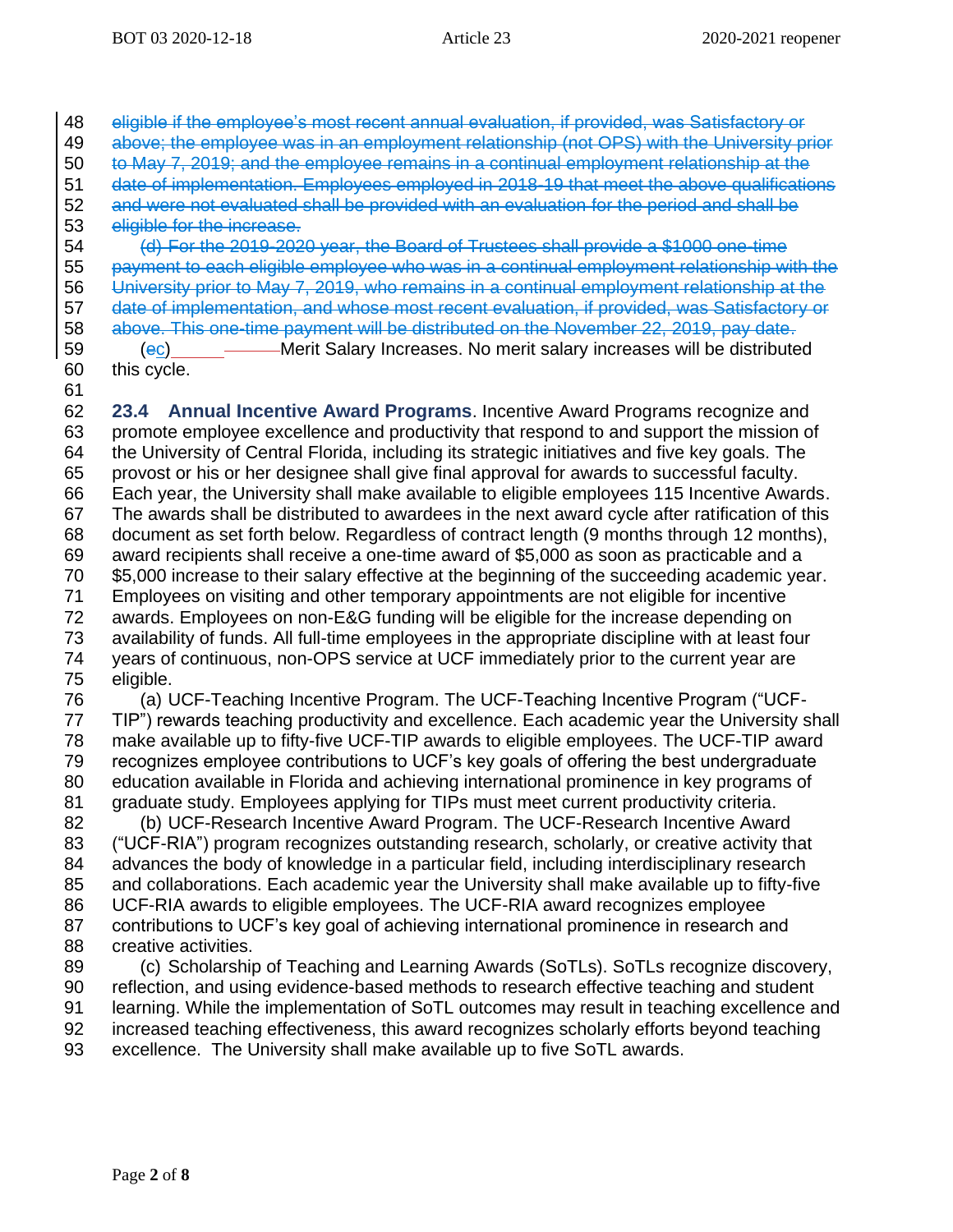(d) Applications for Incentive Awards. Applications shall be completed on-line. These awards shall be made according to the criteria or procedures listed on the Faculty Excellence website.

(e) Incentive Award Selection.

 (1) TIPs/RIAs. College or unit committees for the TIP and RIA award programs shall be elected by and from the unit employees. The committees shall equitably represent the departments or units within them. Employees who plan to apply in the current cycle for a particular award shall not be eligible to serve on the committee. A committee chairperson for each incentive award program shall be elected by and from the college/unit committee. The chairperson shall charge the committee that members shall only consider the merits of the application. No additional outside information or discussion of position, e.g., instructor vs. tenure track employee, past awards, current salary, etc., may be considered, nor may additional criteria be used. The committee shall review the award applications and shall submit a ranked list of recommended employees to the dean or dean's representative. In ranking the applicants, committee members shall only consider the merits of the application.

 a. Each committee member shall review all applications and transmit a preliminary ranking to the committee chair. Committee members may rank as many applicants as they deem merit the award, with the highest rank given to the top candidate (i.e., the highest rank equals the number of applicants, N), the next highest rank being N-1, and so on. Applications that are not deemed acceptable for an award by a committee member shall be left unranked in that committee member's rankings.

 b. In larger colleges or units, subcommittees may be formed from the committee 116 at-large in the interest of efficient evaluation of the incentive award applications. Each subcommittee must include at least three members, and every member of the committee at- large must serve on a subcommittee. The applications to be reviewed shall be equitably partitioned among the subcommittees. The subcommittees shall follow the ranking procedure outlined above to determine which applications they recommend to the committee at-large. Then the committee at-large shall be convened to review the applications recommended by the subcommittees.

 c. The committee chair shall convene the committee (at-large) and review their initial rankings. Discussion shall be limited to information contained in the application and may focus on applicants with few or dispersed rankings.

 d. Following this discussion, the committee shall use a secret ballot to rank candidates using the procedure outlined in (a) above.

 e. A majority of voting committee members present must rank an applicant for that employee to be eligible for an incentive award.

 f. The applicant with the highest mean rank (i.e., the sum of the applicant's rankings divided by the number of committee members present) shall have the highest priority for an incentive award, the applicant with the next highest mean rank the next highest priority, and so on, until all applicants who received rankings by a majority of committee members present are ranked in order.

 g. In the case of T applicants with tied mean rank for the final T-1 or fewer 136 available award(s), the procedure outlined in (a) above, with T being the highest possible rank, shall be used to break the ties. The ranking process outlined in (a) above shall be used as many times in succession as necessary until all such ties are resolved and a final ranked list is complete.

 h. The committee chair shall transmit this ranked list to the dean or dean's representative, or unit head who reviews and approves the awards. If the selection committee awards fewer than the number of awards available or if the dean or unit head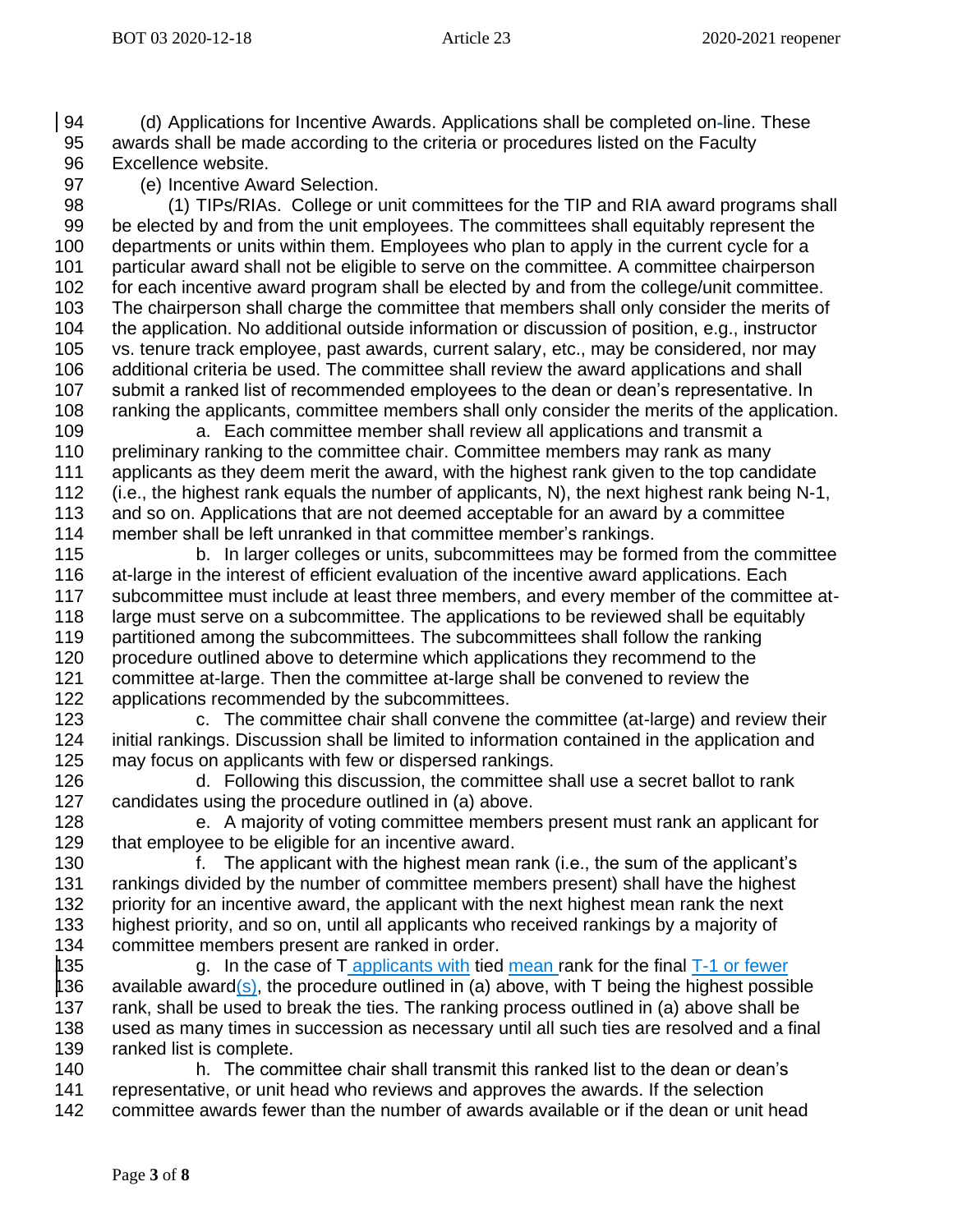does not approve an award from the list submitted by the selection committee, then the award(s) shall be retained in the same college or unit for one additional cycle before it is

returned to the overall pool for apportionment.

 i. For purposes of TIP/RIA selection as stated above, "college" shall also include the group of employees whose primary assignment is in the College of Undergraduate Studies, the College of Graduate Studies, an institute or center. These employees shall be grouped together for purposes of calculating the number of awards available for each award category. The college committee shall consist of a member from

each of the units represented.

 **23.5 Excellence Awards**. The University shall implement the merit-based bonuses set forth below to recognize and promote employee excellence and productivity that respond to and support the mission of the University of Central Florida.

- (a) Trustee Chair Professorship. The UCF Trustee Chair Professorship is a multi-year appointment awarded to employees with an extraordinary record of accomplishment in the three primary areas of academic endeavor: teaching, research and service. The objective of this appointment is to recognize and celebrate outstanding performance with a title and resources commensurate with accomplishment.
- (1) Award recipients shall receive an annual budget of \$50,000 funded by the University. Up to \$25,000 can be used as a salary supplement. These chairs have a five-year appointment, which may be renewable.
- 

(2) Each academic year, the University may award Trustee Chair Professorships.

- (3) The eligibility criteria for an applicant is holding the rank of tenured professor; the applicant must be recognized as a "foremost scholar" in his or her chosen area of expertise, meaning known as a preeminent scholar in his or her discipline; and have a positive impact to other scholars at UCF. Applications will be reviewed by a committee consisting of one Trustee Chair, one Pegasus Professor, the Chair of the Faculty Senate, and the Vice Provost for Faculty Excellence. An employee who holds the rank of full professor shall be appointed by the UCF-UFF Chapter President to serve as an ex officio member of the committee, and shall not have a voting role except in the case of breaking any tie votes. The President and Provost or designee will make the final appointment. (b) Pegasus Professor. The Pegasus Professor award recognizes excellence in the three primary areas of academic endeavor: teaching, research and service. (1) Award recipients shall receive a one-time payment of \$5,000 as well as a Pegasus statue.
- (2) Each academic year, the University may award Pegasus Professor awards.
- (3) The eligibility criteria is having completed five years at the rank of tenured

 professor at UCF; having achieved excellence in teaching, research and/or creative activity; and demonstrable service and scope of national and international impact. The awards are ultimately determined by the President or designee.

 (c) Excellence Awards. All full-time employees in the appropriate discipline with at least three years of continuous non-visiting, non-OPS service at UCF immediately prior to the current year are eligible, except for employees who have received a college or university excellence award in the past three academic years in the category for which they are applying. For some Excellence awards, additional eligibility criteria are specified below. Award recipients shall receive a one-time payment of \$2,000. Each academic year, the University shall award Excellence in Undergraduate Teaching awards, one University Award for Excellence in Undergraduate Teaching, Excellence in Graduate Teaching awards, one University Award for Excellence in Graduate Teaching, one University Award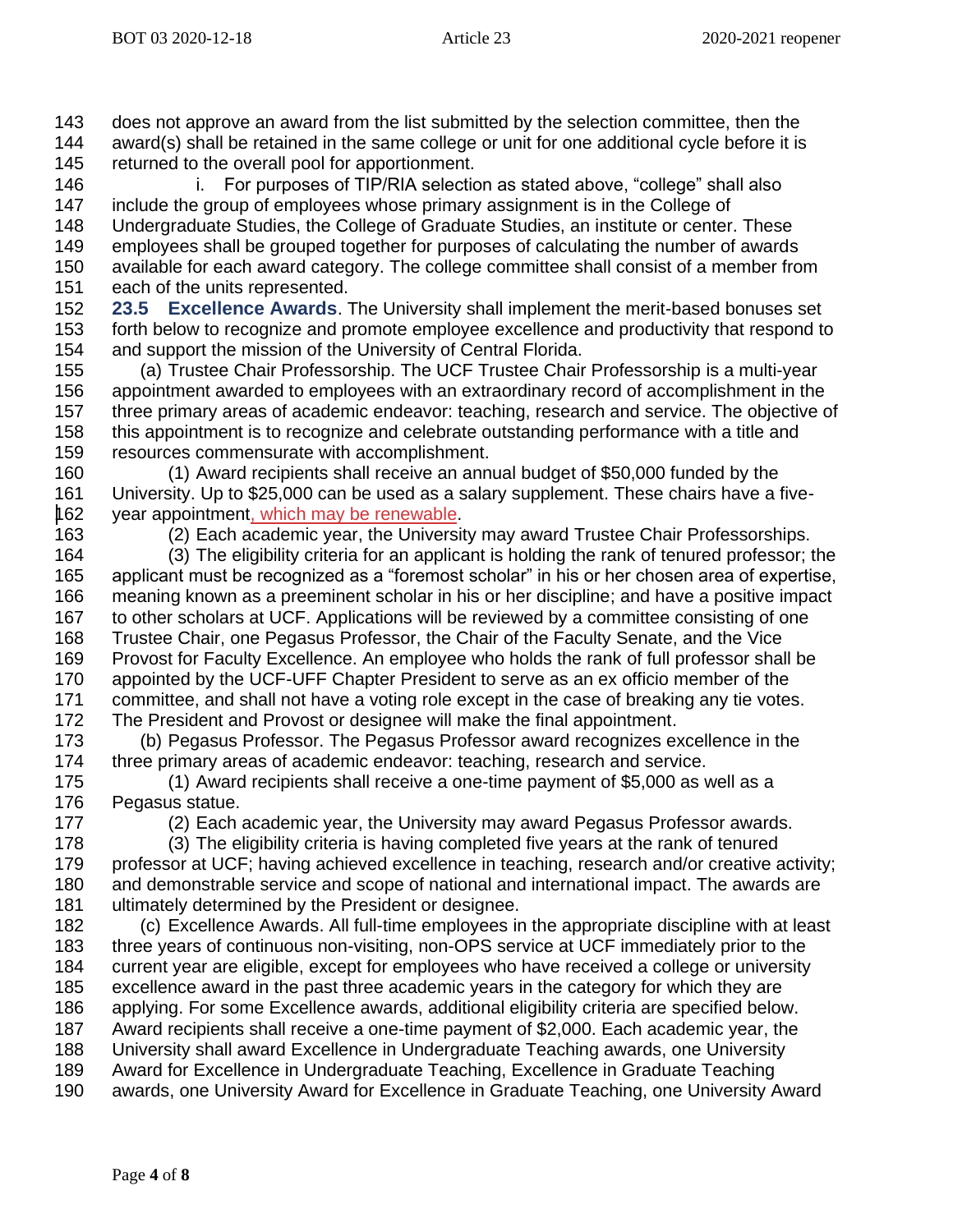for Excellence in Faculty Academic Advising, Excellence in Research awards, one University Distinguished Research award, one University Award for Excellence in Professional Service, one Excellence in Librarianship award, and one Excellence in Instructional Design award. (1) Excellence in Undergraduate Teaching awards. a. Eligibility. Employees must be assigned to teach at least two undergraduate courses in the current academic year and to have taught at least six undergraduate courses 198 over the preceding three academic years. b. The criteria for evaluating applicants' files shall include three major categories: 201 1. Innovations to improve undergraduate teaching; 2. Undergraduate teaching accomplishments/honors; 3. Evidence of impact on undergraduate teaching. (2) Excellence in Graduate Teaching Awards. a. Eligibility. Employees must have contributed significantly to graduate education, including substantial teaching of graduate courses (including thesis and dissertation courses) over the current academic year and the three preceding academic years. b. The criteria for evaluating applicants' files shall include three major categories: 211 211 211 211 1. Innovations to improve graduate teaching; 2. Graduate Teaching Accomplishments/honors; 213 3. Evidence of impact on graduate teaching. (3) Excellence in Research Awards a. Eligibility. Employees must have an assignment of at least 0.10 FTE in research over each of the three immediately preceding years and the current year at UCF. b. The criteria for evaluating applicants' files shall include three major categories. 1. cumulative value and impact of research efforts at UCF within the discipline and to society; 221 221 2. Recognition of research impact by the individual's peers in the same or in related disciplines; 223 3. Publication/dissemination and presentation of research results. (4) Excellence in Faculty Academic Advising. a. Eligibility. All employees who currently advise and who have advised undergraduate students over the preceding three academic years are eligible. 227 b. The criteria for evaluating applicants' files shall include three major categories: 228 1. Evidence of extra effort to improve advising; 2. Evidence that students have been sensitively and appropriately informed and guided concerning career choices and academic opportunities; 3. Evidence that the nominee serves as a role model in the pursuit of learning. (5) University Awards for Excellence in Professional Service. a. Eligibility. Employees who are assigned an FTE of 0.10 for professional 235 service duties over the current year and for each of the three preceding academic years are eligible. b. The criteria for evaluating applicants' files shall include three major categories: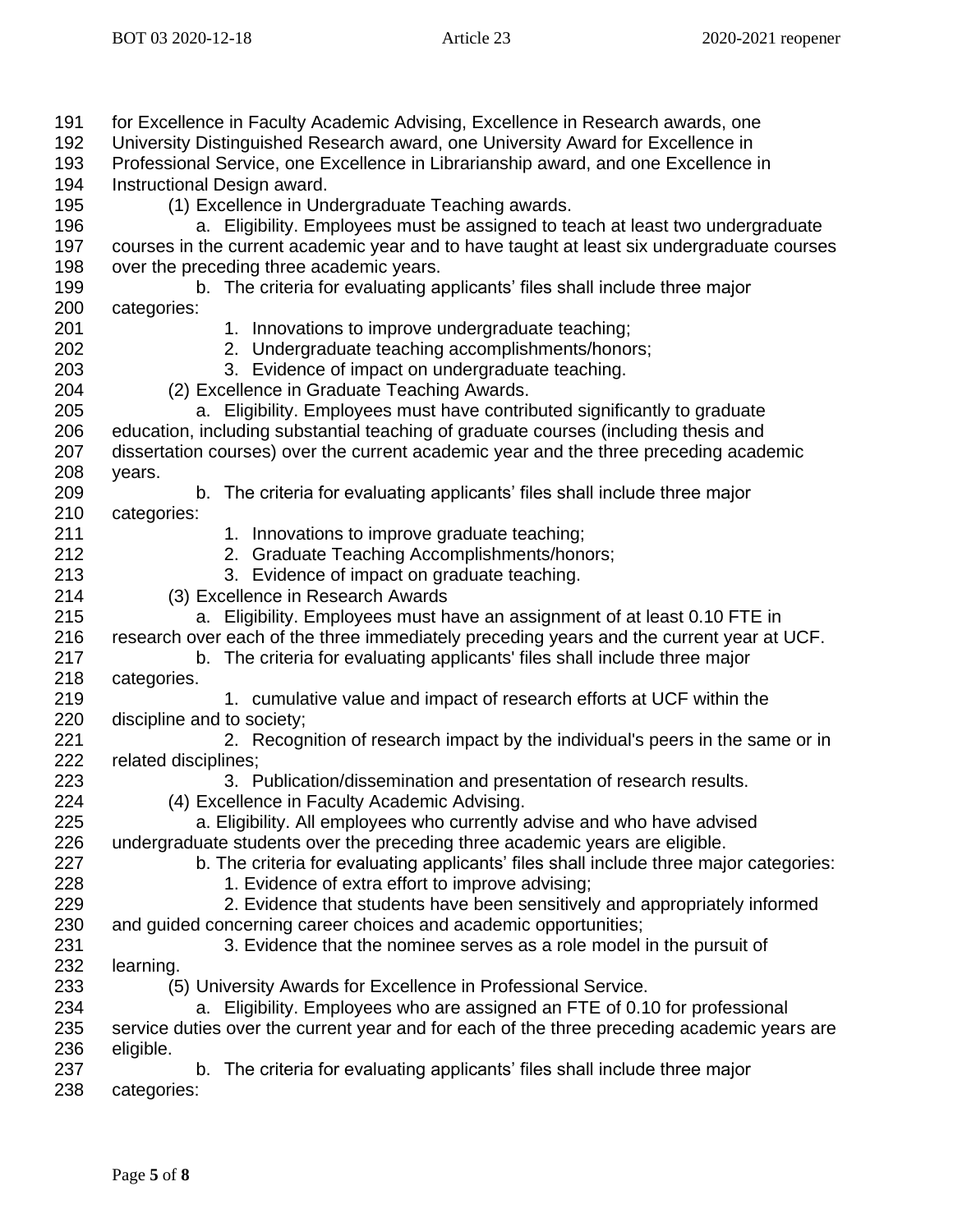239 1. Evidence of effectiveness in service to the university by highlighting leadership contributions;

241 2. Evidence of significant accomplishment in professional organizations in the nominee's discipline;

 3. Evidence of recognition for outreach activities, service, and leadership contributions to community organizations.

(6) Excellence in Librarianship.

 a. Eligibility. Employees who have served at UCF as a librarian on a permanent 247 line for the current year and at least the three years immediately preceding the current year are eligible.

b. The criteria for evaluating applicant's files shall include two major categories:

250 1. Evidence of extra effort to improve library services and collections;

 2. Evidence of a sustained period of excellence in the library profession. (7) Excellence in Instructional Design.

 a. Eligibility. Must be an instructional designer on a non-visiting, non-OPS 12- month contract at the time of nomination and over the three preceding academic years.

 b. The criteria for evaluating applicant's files shall include two major categories: 256 1. Innovative contributions to UCF and/or the ID field;

 2. Evidence of outstanding effort to promote quality of online instruction and improve relationships with faculty members at UCF.

 (8) Recommendations for these awards are made by various committees and are ultimately determined by the President or designee. 

## **23.6 Salary Increases for Employees Funded by Contracts and Grants**.

 (a) Employees on contracts or grants shall receive salary increases equivalent to similar employees on Education and General (E&G) funding, provided that such salary increases are permitted by the terms of the contract or grant and adequate funds are available for this purpose in the contract or grant. In the event such salary increases are not permitted by the terms of the contract or grant, or in the event adequate funds are not provided, the University's representative shall seek to have the contract or grant modified to permit or fund such increases.

 (b) Nothing contained herein shall prevent employees whose salaries are funded by 271 grant agencies from being allotted raises higher than those provided in this Agreement if such increases are provided by the granting agency. 

 **23.7 Administrative Discretion Increases**. From the date of ratification of this document, through August 31, 2021, the University may provide Administrative Discretion Increases up to one and one-half percent (1.5%) of the total salary rate of employees who 277 were in an employment relationship with the University on May , 202048. Any Administrative Discretion Increase provided to contract and grant (C&G) employees, any court-ordered or court-approved salary increase, any prevailing wage adjustment for the

 purpose of qualifying for immigration status, or any salary increase to settle a legitimate, broad-based employment dispute shall not be subject to the terms and limitations of this Section.

 (a) The University may provide Administrative Discretion Increases for verified written offers of outside employment, special achievements, merit, compression and inversion, equity and market equity considerations, and similar special situations to employees in the bargaining unit.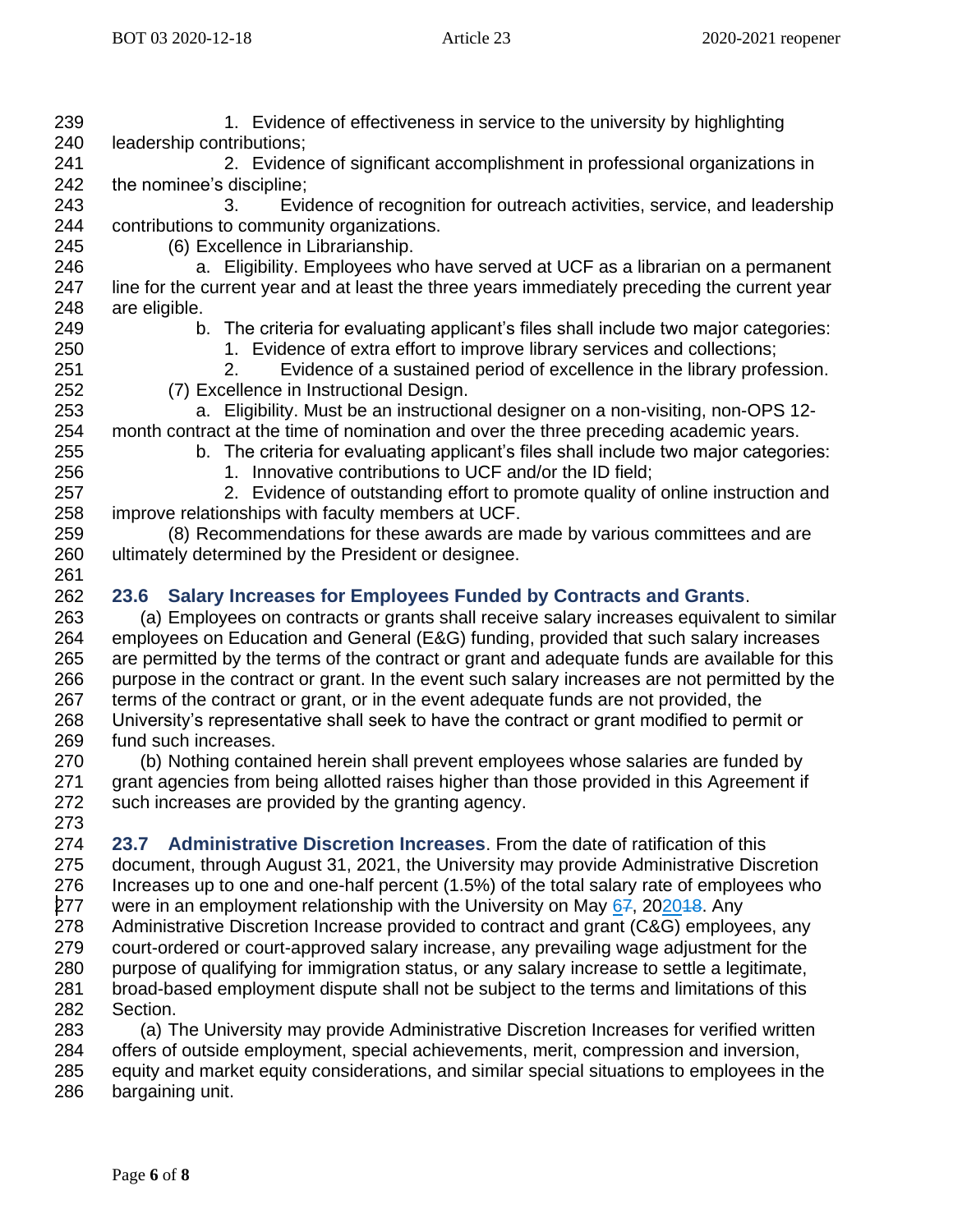(b) Administrative Discretionary Increases for verified written offers of outside 288 employment shall not contribute be subject to the calculationone and one-half percent 289 (1.5%) of the salary rate limitation.

 (c) UFF Notification. At least 14 days prior to the effective date of any such increase, the University shall provide to the UFF a written notification of the increase which states the name of the employee, the rank and discipline of the employee, the amount of the increase, and the reason for the increase.

 (d) The University's ability to provide Administrative Discretion Increases shall expire August 31, 2021, and shall not become part of the status quo. 

 **23.8 Report to Employees**. All employees shall receive notice of their salary increases prior to implementation.

### **23.9 Type of Payment for Assigned Duties**.

 (a) Duties and responsibilities assigned by the University to an employee that do not exceed the available established FTE for the position shall be compensated through the payment of salary, not Other Personal Services (OPS) wages.

 (b) Duties and responsibilities assigned by the University to an employee that are in addition to the available established FTE for the position shall be compensated through OPS wages, not salary.

 **23.10 Twelve-Month Payment Option**. The parties agree that a twelve-month payment option for 9-month employees shall be offered each year during an annual open enrollment period from April 1 to June 30. If chosen by the employee, this payment option shall become effective for one year starting with the first full pay period beginning after August 8. The plan shall allow for employees to select a fixed savings amount to be deducted from each of the nineteen full bi-weekly paychecks received during the Fall and Spring semesters with a change in that amount to account for those paychecks from which double premiums are deducted. The total savings shall be returned to the employee in equal amounts for the five full bi-weekly paychecks received during the Summer. The University shall provide an online calculator to assist the employee in determining a savings amount and fixed reduction amount that will allow the employee's net paychecks to remain approximately constant. Pay received for supplemental summer assignments shall be unaffected by this plan. This pay plan is subject to tax limitations. 

 **23.11 Administrative Salary Stipends**. A temporary salary increase that is provided to an employee as compensation for performing a specific, titled administrative function shall be permitted under this agreement as an Administrative Salary Stipend. At least 14 days prior to the effective date of any Administrative Salary Stipend, the University shall provide UFF a written notification of the stipend which states the name of the employee, the rank and discipline of the employee, the amount of the stipend, and the reason for the stipend. If all or part of the stipend is later added to the employee's salary, the amount so converted shall be treated as an Administrative Discretion Increase during the year in which the conversion takes place and shall be subject to limitations of that section. 

 **23.12 Salary Rate Calculation and Payment**. The biweekly salary rate of employees serving on twelve-month appointments shall be calculated by dividing the salary rate by 26.1 pay periods.